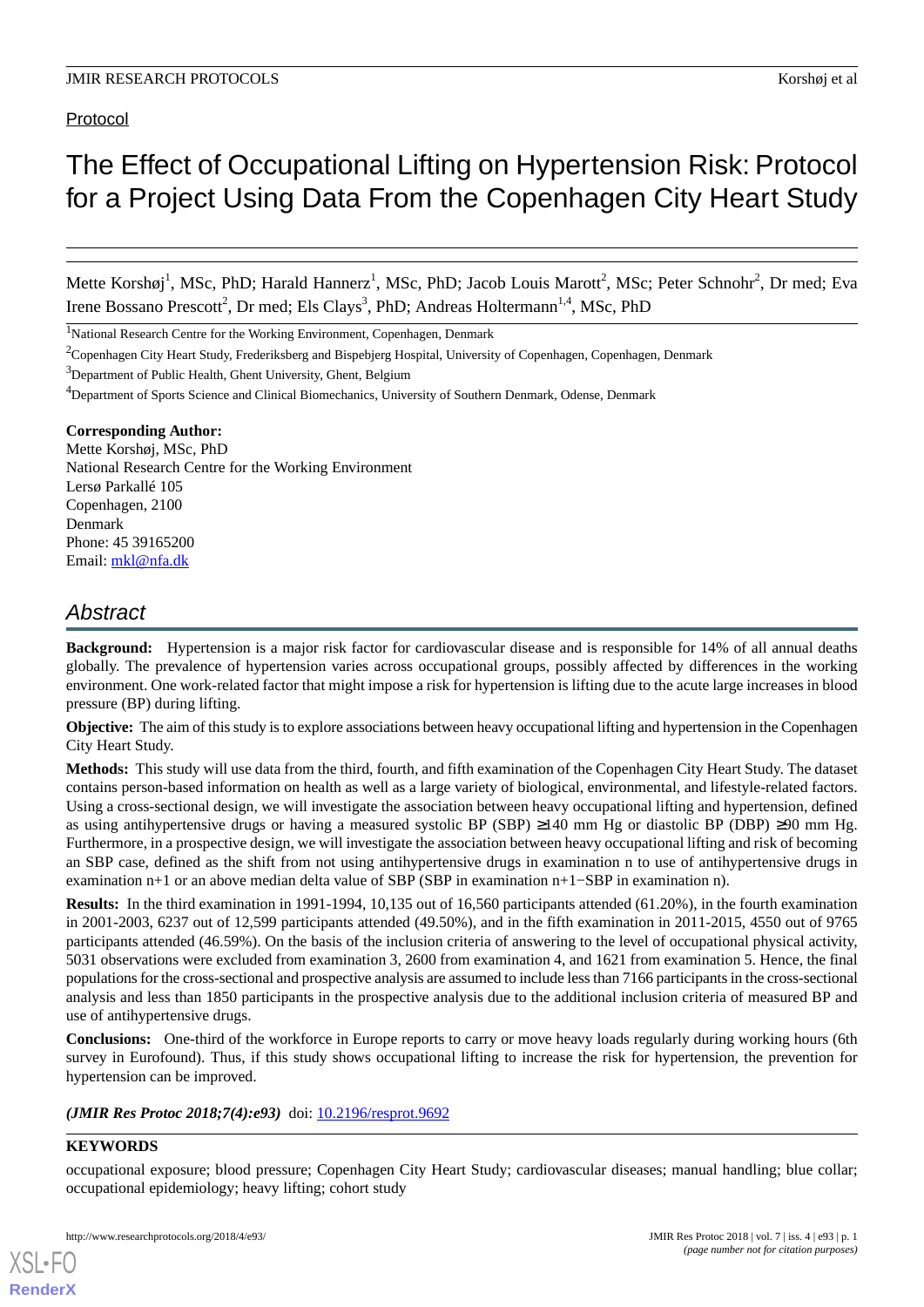# *Introduction*

# **Background**

Hypertension is a major risk factor for cardiovascular diseases [[1](#page-11-0)[,2](#page-11-1)] and is responsible for 14% of all annual deaths globally [[1\]](#page-11-0). The prevalence of hypertension varies across occupational groups, possibly affected by differences in the working environment. One work-related factor that might impose a risk for hypertension is lifting [\[3](#page-11-2),[4\]](#page-11-3). Heavy lifting causes acute large increases in blood pressure (BP) [[5\]](#page-11-4). These increases in BP during heavy lifting are explained by the constriction of the vessels due to contraction of muscle fibers surrounding the vessels as well as the pressor reflex, both leading to an increased peripheral resistance and thereby also an increased BP [\[5\]](#page-11-4). Thus, because some workers perform occupational lifting for several hours per day, many days per week, higher BP or hypertension is likely to occur [[6\]](#page-11-5). Yet, scientific knowledge of the relation between heavy occupational lifting and hypertension is limited. Previous studies investigating this relation have found occupational lifting to increase risks for myocardial infarction [[3\]](#page-11-2) and ischemic heart disease [[4\]](#page-11-3) in population studies including both sexes and workers from white- and blue-collar occupations. However, one study, only including males from blue-collar occupations did not find increased risk for ischemic heart disease from occupational lifting [\[7](#page-11-6)]. As the study by Petersen and colleagues [[4\]](#page-11-3) found the risks from lifting to be most pronounced among workers with low occupational physical activity (OPA) but high exposure to lifting, it seems that investigations of associations between occupational lifting and risk for hypertension benefit from populations including both sexes and a variety of occupations.

Conversely, heavy lifting might also impose beneficial effects on BP, since resistance training involving heavy lifting has been shown to reduce resting BP [[8,](#page-11-7)[9](#page-11-8)]. Additionally, it is also unknown whether effects of exposure to heavy occupational lifting differ between participants with and without preexisting hypertension. A Danish survey from 2016 [[10\]](#page-11-9) concludes that 22% of the Danish workforce are exposed to occupational lifting during ≥25% of their working hours. Likewise, 32% of European workers report to carry or move heavy loads regularly during working hours (6th survey in Eurofound). Thus, an investigation of the association between occupational lifting and risk of hypertension in population studies including both sexes and both blue- and white-collar occupations, might uncover a potential for prevention of cardiovascular diseases for a quite large proportion of the working population.

# **Objective**

The aim of this study is to explore associations between heavy occupational lifting and hypertension in the Copenhagen City Heart Study. Associations will be investigated both cross-sectionally and prospectively, among randomly selected citizens from two districts of Copenhagen, Denmark.

For the cross-sectional analysis, the primary null-hypothesis is that there is no association between heavy occupational lifting and hypertension. For the prospective analysis, the primary null-hypothesis is that there is no association between heavy

http://www.researchprotocols.org/2018/4/e93/ JMIR Res Protoc 2018 | vol. 7 | iss. 4 | e93 | p. 2

occupational lifting at baseline and increased resting systolic BP (SBP) 10 years later.

# *Methods*

#### **Overview**

This study will use data from the Copenhagen City Heart Study, which have been collected via health examinations and questionnaires in five examinations, namely 1976-1978, 1981-1983, 1991-1994, 2001-2003, and 2011-2014, on random population samples from two districts of Copenhagen. The sample of the first examination consisted of approximately 20,000 people in the age range of 20 to 93 years. The samples of the other examinations consisted of all previously invited people plus a new sample of people, who were younger than 20 years at the time of the first examination. In the first examination, 73.58% responded (14,223/19,329), this dropped to 49.50% (6237/12,599) in the fourth examination [\[11](#page-11-10)]. The dataset contains person-based information on health, as well as a large variety of biological, environmental, and lifestyle-related factors. This study will include data from the third, fourth, and fifth examination of the Copenhagen City Heart Study for the analysis of the association between heavy occupational lifting and hypertension without inclusion of effect of time. Using a cross-sectional design, we will investigate the association between heavy occupational lifting and hypertension, defined as using antihypertensive drugs or having a measured SBP ≥140 mm Hg or DBP  $\geq 90$  mm Hg. Furthermore, in a prospective design, we will investigate the association between heavy occupational lifting and risk of becoming an SBP case across a time span of approximately 10 years. An SBP case will be defined as the shift from not using antihypertensive drugs in examination n to use of antihypertensive drugs in examination n+1 or an above median delta value of SBP (SBP in examination n+1−SBP in examination n). Analyses of associations both cross-sectional and prospectively hold the potential of evaluating associations both with and without inclusion of the effect of time.

#### **Inclusion Criteria**

For the cross-sectional analysis, the criteria for inclusion will be participation in the BP measurement and having responded to the questions regarding level of OPA (also including heavy lifting) and antihypertensive drug usage.

Inclusion criteria for the prospective analysis will be (1) that the participant answered the question regarding level of OPA at the third examination and/or fourth examination (n); (2) that he or she was normotensive at examination n; and (3) that he or she participated in the BP measurement and gave a valid answer to the questions regarding antihypertensive drug usage in examination n and n+1.

We believe that potential effects of heavy occupational lifting on BP may be concealed, reversed, or otherwise distorted by effects from antihypertensive drugs. The reason for excluding participants with hypertension at baseline from the prospective analysis is that they either are treated with antihypertensive drugs at examination n or, due to being detected as hypertensive at the health examination, are likely to receive treatment with

 $XS$ -FO **[RenderX](http://www.renderx.com/)**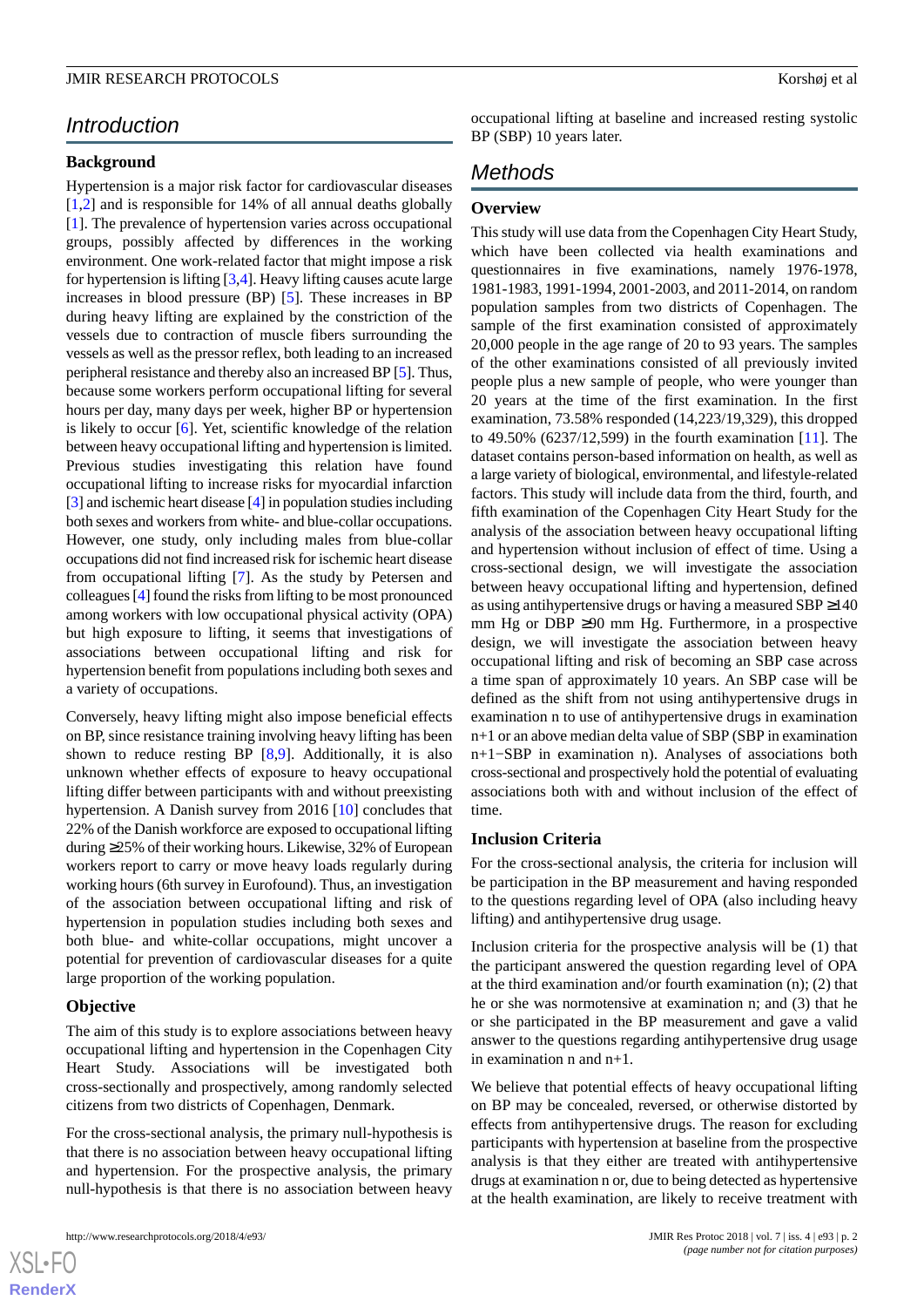antihypertensive drugs in the time period between examination n and examination n+1.

## **Assessment of Exposure**

In all 3 examinations, the self-reported information on level of OPA was obtained by asking the question: "Please describe your level of OPA within the past year" with the following response categories: "(1) predominantly sedentary; (2) sitting or standing, some walking; (3) walking, some handling of material; (4) heavy manual work." If answering 3 or 4, an additional question regarding heavy occupational lifting was applied. The question was: "Do you lift heavy burdens?" with the response categories: "(1) yes and (2) no." Participants will be classified as exposed to heavy occupational lifting by answering "yes" to the question concerning heavy burdens, and those participants answering 1, 2, and 3 or 4 in combination with not lifting heavy burdens will be classified as the reference group.

Between the examinations of data collection, we do not have any information about their exposure to OPA or lifting. However, for the prospective analysis, a measure of the stability of exposure was accounted for by cross-tabulating the self-reported exposure at examination 3 by exposure at examination 4 and also the self-reported exposure at examination 4 by exposure at examination 5. Among those participants responding to the self-reported exposure to OPA at examinations 3 and 4, 13.4% (329/2459) stated to be exposed to heavy lifting in examination 3 and 12.0% (295/2459) in examination 4. Among those participants responding to the self-reported exposure to OPA at examinations 4 and 5, 8.29% (146/1762) stated to be exposed to heavy lifting in examination 4 and 6.81% (120/1762) in examination 5. An evaluation of the agreement (Cohen kappa) between exposure to heavy occupational lifting in examinations 3 and 4 was .30, and the agreement between exposure to heavy occupational lifting in examinations 4 and 5 was .40, indicating a fair agreement between exposure to heavy occupational lifting across examinations (see [Tables 1-4\)](#page-2-0) [[12\]](#page-11-11).

<span id="page-2-0"></span>**Table 1.** Number of participants who responded to the questions on level of occupational physical activity (OPA) at examinations 3 and 4.

| Examination 3 (1991-1994) Examination 4 (2001-2003) |                |     |     |    |  |
|-----------------------------------------------------|----------------|-----|-----|----|--|
|                                                     | 1 <sup>a</sup> |     |     |    |  |
|                                                     | 599            | 223 | 45  |    |  |
|                                                     | 173            | 511 | 123 |    |  |
|                                                     | 57             | 210 | 367 | 34 |  |
|                                                     |                | 21  | 26  | 50 |  |

<span id="page-2-1"></span><sup>a</sup>1=predominantly sedentary; 2=sitting or standing, some walking; 3=walking, some handling of material; 4=heavy manual work.

**Table 2.** Number of participants who reported to have heavy occupational lifting at examinations 3 and 4.

| Examination 3 (1991-1994) | Examination 4 (2001-2003) |                |  |
|---------------------------|---------------------------|----------------|--|
|                           | Yes                       | N <sub>0</sub> |  |
| Yes                       | 236                       | 93             |  |
| No.                       | 59                        | 90             |  |

|  |  |  |  |  |  | Table 3. Number of participants who responded to the questions on level of occupational physical activity (OPA) at examinations 4 and 5. |
|--|--|--|--|--|--|------------------------------------------------------------------------------------------------------------------------------------------|
|--|--|--|--|--|--|------------------------------------------------------------------------------------------------------------------------------------------|

| Examination 4 (2001-2003) Examination 5 (2011-2015) |     |     |               |  |
|-----------------------------------------------------|-----|-----|---------------|--|
| 1a                                                  |     |     |               |  |
| 523                                                 | 163 | 30  |               |  |
| 175                                                 | 352 | 73  |               |  |
| 43                                                  | 112 | 219 | 13            |  |
|                                                     | 13  |     | $\mathcal{D}$ |  |

<sup>a</sup>1=predominantly sedentary; 2=sitting or standing, some walking; 3=walking, some handling of material; 4=heavy manual work.

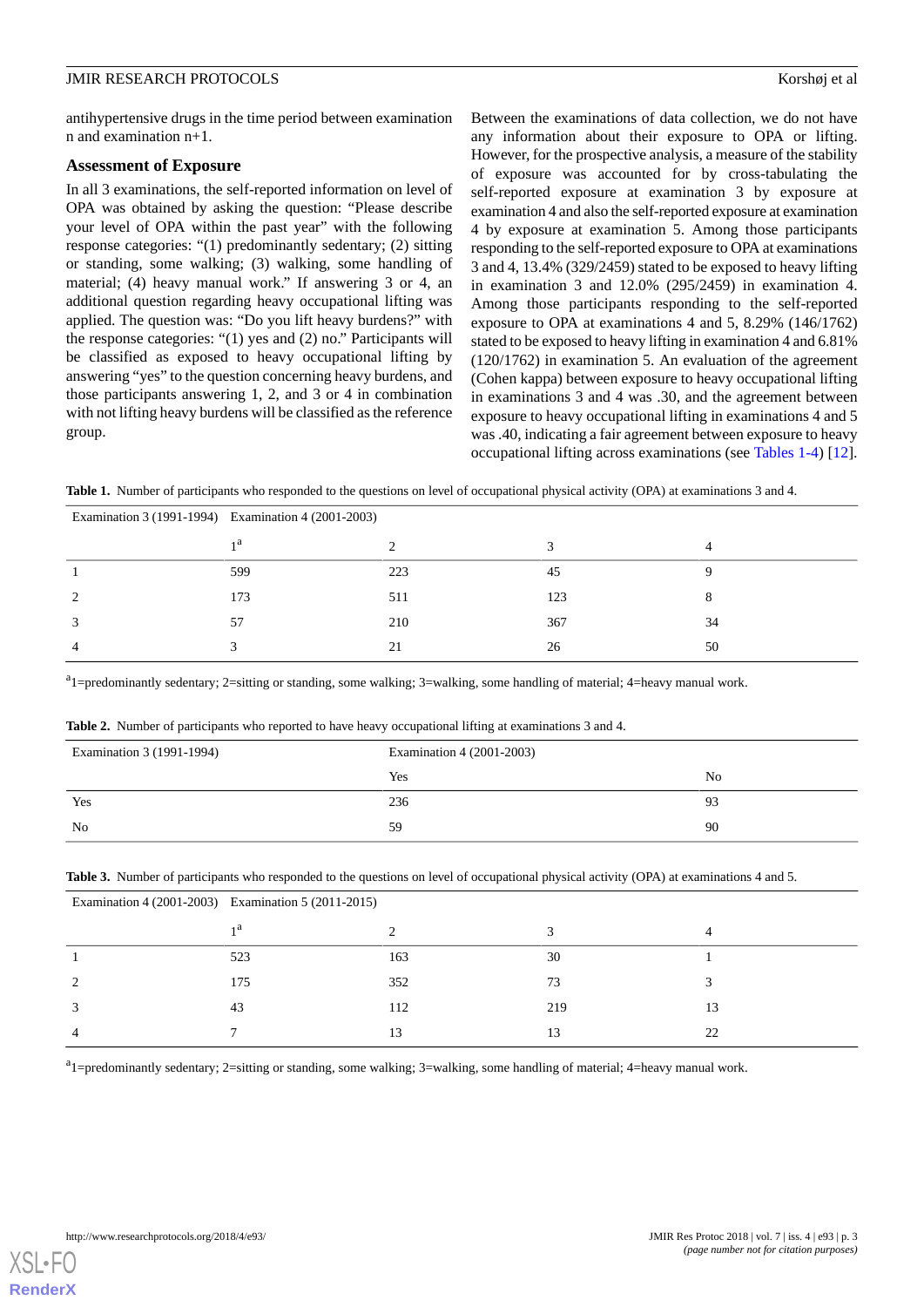**Table 4.** Number of participants who reported to have heavy occupational lifting at examinations 4 and 5.

| Examination 4 (2001-2003) | Examination 5 (2011-2015) |                |  |
|---------------------------|---------------------------|----------------|--|
|                           | Yes                       | N <sub>0</sub> |  |
| Yes                       | 94                        | 52             |  |
| No                        | 26                        | 95             |  |

#### **Assessment of Outcome**

**Primary Statistical Analyses**

The primary outcome in the cross-sectional analysis will be hypertensive status. Participants will be classified as hypertensives if they use antihypertensive drugs or they had a measured SBP  $\geq$ 140 mm Hg or DBP  $\geq$  90 mm Hg.

In the prospective analysis, the primary outcome will be classified as an SBP case. The SBP case definition is the shift from no use of antihypertensive drugs in examination n to use of antihypertensive drugs in examination n+1 or an above median delta value of SBP (SBP in examination n+1−SBP in examination n).

In addition, secondary analyses will be conducted with pulse pressure (pulse pressure=SBP−DBP), mean arterial pressure (mean arterial pressure=( $[2 \times DBP] + SBP/3$ ) and mid BP ( $\frac{1}{2}$ )  $SBP + \frac{1}{2} DBP$ ) as outcomes [\[13](#page-11-12)].

#### **Assessment of Covariates**

Previously a number of factors have been shown to be associated both with occupational workload and BP. Thus, those factors will be included as covariates: sex (male or female) [\[14](#page-11-13),[15\]](#page-11-14); age (categories of <40, 50-59, 60-69, 70-79, and >80 years) [[16\]](#page-11-15); body mass index (BMI; categories of  $\langle 18.5, 18.5, 24.9,$ 25.0-29.9, and ≥30kg/m<sup>2</sup>) [[17](#page-12-0)[,18](#page-12-1)] calculated from objectively measured body height and weight; smoking (categories of nonsmoking and currently smoking) [[19,](#page-12-2)[20\]](#page-12-3); length of education (categories of uneducated, low educated up to 3 years, vocationally educated 1-3 years, higher educated, and academically educated)  $[1,21]$  $[1,21]$  $[1,21]$ ; for the prospective analysis only, additional adjustment for vital exhaustion, split in 4 categories defined elsewhere (0, 1-4, 5-9, and 10-17) [[22](#page-12-5)[,23](#page-12-6)]; self-rated cardiorespiratory fitness (categories of lower, similar, and higher cardiorespiratory fitness compared with peers of same sex and age) [[24\]](#page-12-7); SBP at baseline (categories of 80-89, 90-99, 100-109, 110-119, 120-129, 130-139, and ≥140 mm Hg) [[13\]](#page-11-12); and DBP at baseline (categories of 40-49, 50-59, 60-69, 70-79, 80-89, and  $\geq$ 90 mm Hg).

#### **Criteria for Statistical Significance**

The overall significance level will be set at .05. A Bonferroni correction will be applied, due to the similarity of the two proposed hypotheses, which means that each of the two primary hypotheses will be tested at a significance level of *P*=.025. Secondary analyses will be regarded as exploratory and will therefore not be tested for statistical significance, but the precision will be reported by 95% CI. They may influence the interpretation of findings of the primary analyses.

Logistic regression will be used to estimate the odds of becoming a case from examination n to n+1 as a function of heavy occupational lifting. For the cross-sectional analysis, there will be a possibility of 3 observations per participant, 1 from each examination. For the prospective analysis, there will be a possibility of 2 observations per participant, 1 from the third to the fourth examination and one from the fourth to the fifth examination. The cross-sectional analysis will be controlled for sex, age, BMI, smoking, and education. The prospective analysis will, in addition to the variables of the cross-sectional analysis, be controlled for self-rated cardiorespiratory fitness, vital exhaustion, and BP at baseline. Self-rated cardiorespiratory fitness and vital exhaustion will only be included as covariates in the prospective analysis where the main point of interest is new cases and not prevalent cases as in the cross-sectional analysis. Generalized estimating equations will be used to estimate the parameters. Observations from the same person will be treated as repeated measurements. A first order autoregressive correlation structure is assumed. Should the estimated covariance matrix fail to converge, then we will resort to a variance component correlation structure.

The significance test will be based on the empirical SE and the Wald Statistic. The odds ratio (OR) between the exposed and the nonexposed will be calculated and presented with a 95% CI. The CI will be based on the empiric SE.

#### **Statistical Power**

The power calculations are based on, inter alia, the following assumptions:

- In total, 20% of the participants were hypertensive at baseline [\[16](#page-11-15)].
- In total, 15.68% (1830/11,670) participants performed heavy occupational lifting at baseline ([Table 2\)](#page-2-1).
- In total, 55% of the participants who were normotensive at examination n would meet the case criteria (antihypertensive drug usage or an above median delta of SBP) at examination  $n+1$ .
- The intraperson correlation coefficient equals .5 in the cross-sectional analysis and .1 in the prospective analysis.

[Table 5](#page-4-0) shows the expected numbers of observations, participants, and "cases" that will be included in the primary analyses. It also shows the variance inflation factor, which is a function of the assumed intraperson correlation and the mean numbers of observations per participant.

[XSL](http://www.w3.org/Style/XSL)•FO **[RenderX](http://www.renderx.com/)**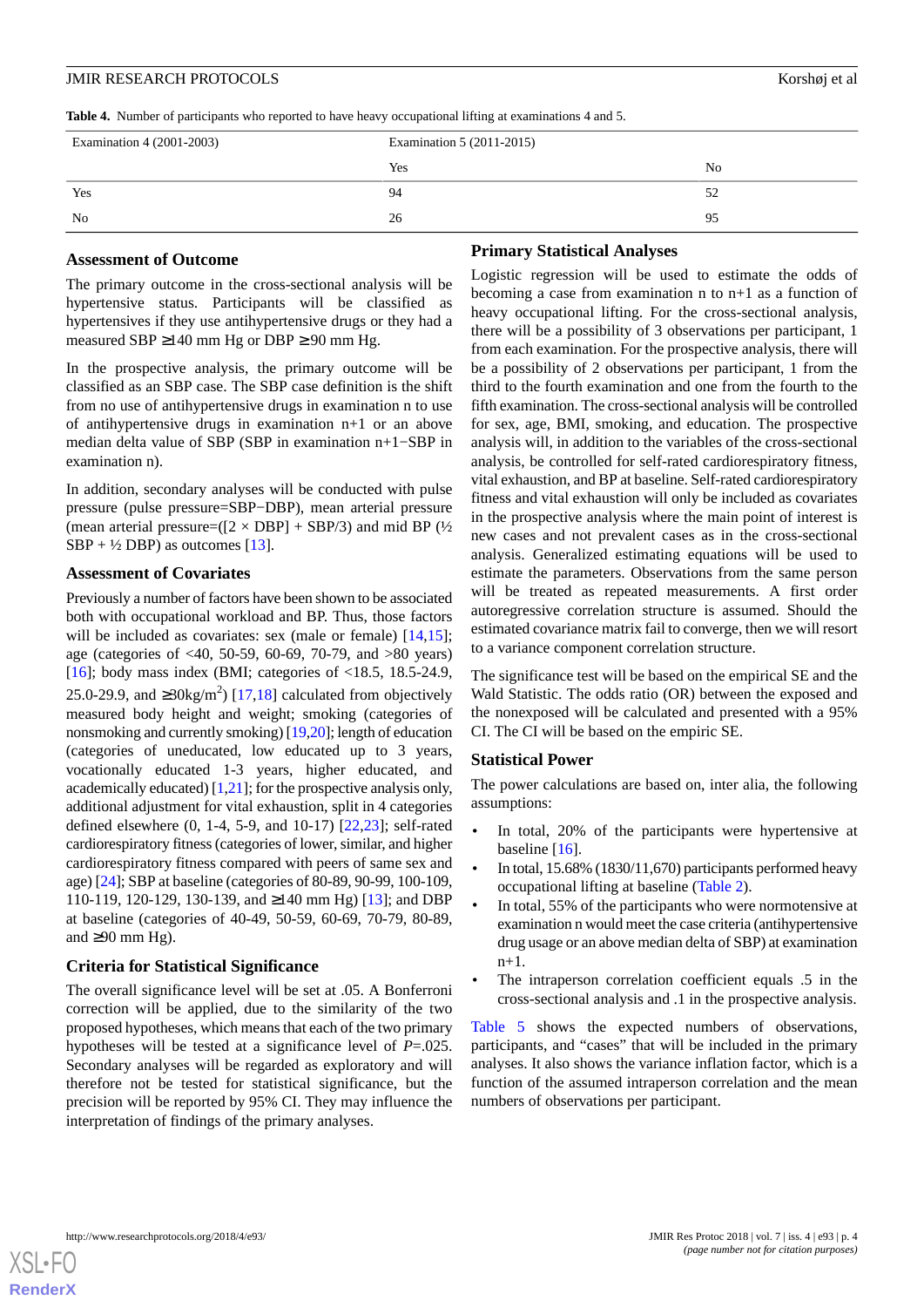# JMIR RESEARCH PROTOCOLS Korshøj et al

<span id="page-4-0"></span>**Table 5.** Number of observations, participants, and estimated cases that we expect to include in the primary analyses.

| Analysis        | Number of observations Number of participants |      | Observations/Participants Estimated number | of cases <sup>a</sup> | Variance inflation factor |
|-----------------|-----------------------------------------------|------|--------------------------------------------|-----------------------|---------------------------|
| Cross-sectional | 11.670                                        | 7166 | 1.63                                       | 2334                  | 1.31                      |
| Prospective     | 4746                                          | 3271 | 1.45                                       | 2610                  | 1.05                      |

<sup>a</sup>A case in the primary analysis will be defined as the shift from no use of antihypertensive drugs in examination n to use of antihypertensive drugs in examination n+1 or an above median delta value of systolic blood pressure (systolic blood pressure in examination n+1-systolic blood pressure in examination n).

<span id="page-4-1"></span>Figure 1. Statistical power of detecting a cross-sectional association between heavy occupational lifting and hypertension, as a function of the underlying odds ratio between exposed and unexposed participants in the target population.



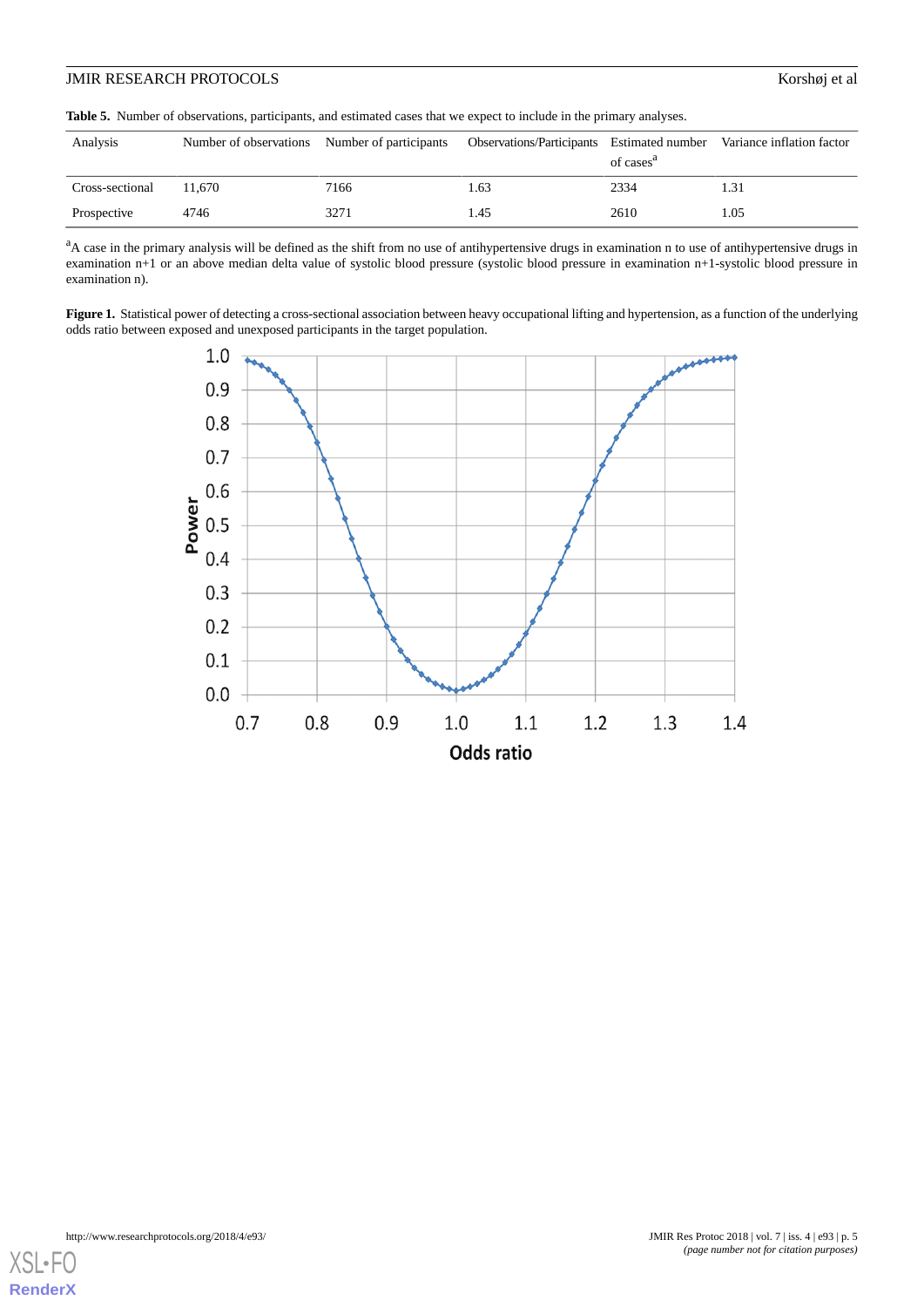<span id="page-5-0"></span>**Figure 2.** Statistical power of detecting an association between heavy occupational lifting at examination n and antihypertensive drug usage or an above median delta of systolic blood pressure (SBP) at examination n+1, as a function of the underlying odds ratio between exposed and unexposed participants in the target population.



The statistical powers of the primary hypotheses are given in [Figures 1](#page-4-1) and [2](#page-5-0). The calculations are based on the above assumptions, the propagation of error formulas, the central limit theorem, and a two-tailed significance level at *P*=.025, for each of the two hypotheses.

# **Secondary Analyses**

#### *Linear Regression on Systolic Blood Pressure*

It has been suggested that each mm Hg increase in resting SPB is associated with an approximately 3.5% increased risk of death due to ischemic heart disease (IHD) [\[13](#page-11-12)]. It has moreover been suggested that the relative effect of a 1 mm Hg increase is quite independent of the level of SBP; a change in SBP from 120 to 121 would, for example, cause the same relative risk increase as a change from 139 to 140 [[13\]](#page-11-12). From this viewpoint, it would be of interest to estimate the expected effect of heavy occupational lifting on resting SBP in a linear regression model and thereby obtain an estimate that could be directly translated into relative risks of death due to IHD. There are, however, some problems with this approach:

If occupational lifting is associated with risk of hypertension and we exclude participants who are treated for hypertension, then the participants who had been most affected by their occupational lifting status would be more likely to be excluded than the ones who had been least affected, and this would bias the estimation toward unity.

If we do not exclude participants who are treated for hypertension then the potential effects of occupational lifting on BP may be concealed, reversed, or otherwise distorted by effects from antihypertensive drugs and other types of heart medications.

[XSL](http://www.w3.org/Style/XSL)•FO **[RenderX](http://www.renderx.com/)**

It was the above mentioned problems that made us refrain from linear regression in the primary analyses. We recognize, however, that a conservative estimation of the effect of heavy occupational lifting on resting SBP in a linear regression model may provide meaningful information if the bias is taken into account in the interpretation of the results. We will therefore conduct a secondary analysis, in which the association between heavy occupational lifting and SBP will be investigated, first cross-sectionally and then prospectively (change in SBP [mm Hg] from examination n to examination  $n+1$ ), by use of linear regression. Observations from participants who are treated with antihypertensive drugs or other types of heart medications will be excluded from an analysis similar to the primary analysis and performed both cross-sectionally and prospectively.

Generalized estimating equations will be used to estimate the parameters. Observations from the same person will be treated as repeated measurements. A first-order autoregressive correlation structure is assumed. Should the estimated covariance matrix fail to converge then we will resort to a variance component correlation structure. The expected difference between the exposed and the nonexposed will be estimated and presented with a 95% CI, based on the empiric SE.

# *Analysis on Other Types of Blood Pressure Measurements*

It is presently not known if and how a person's resting BP is influenced by occupational lifting activities. It is therefore of interest to also regard potential effects of occupational lifting on mean arterial pressure, DBP, and pulse pressure. For this reason, we will repeat the linear regression analyses described above on each of these outcomes. Furthermore, a prospective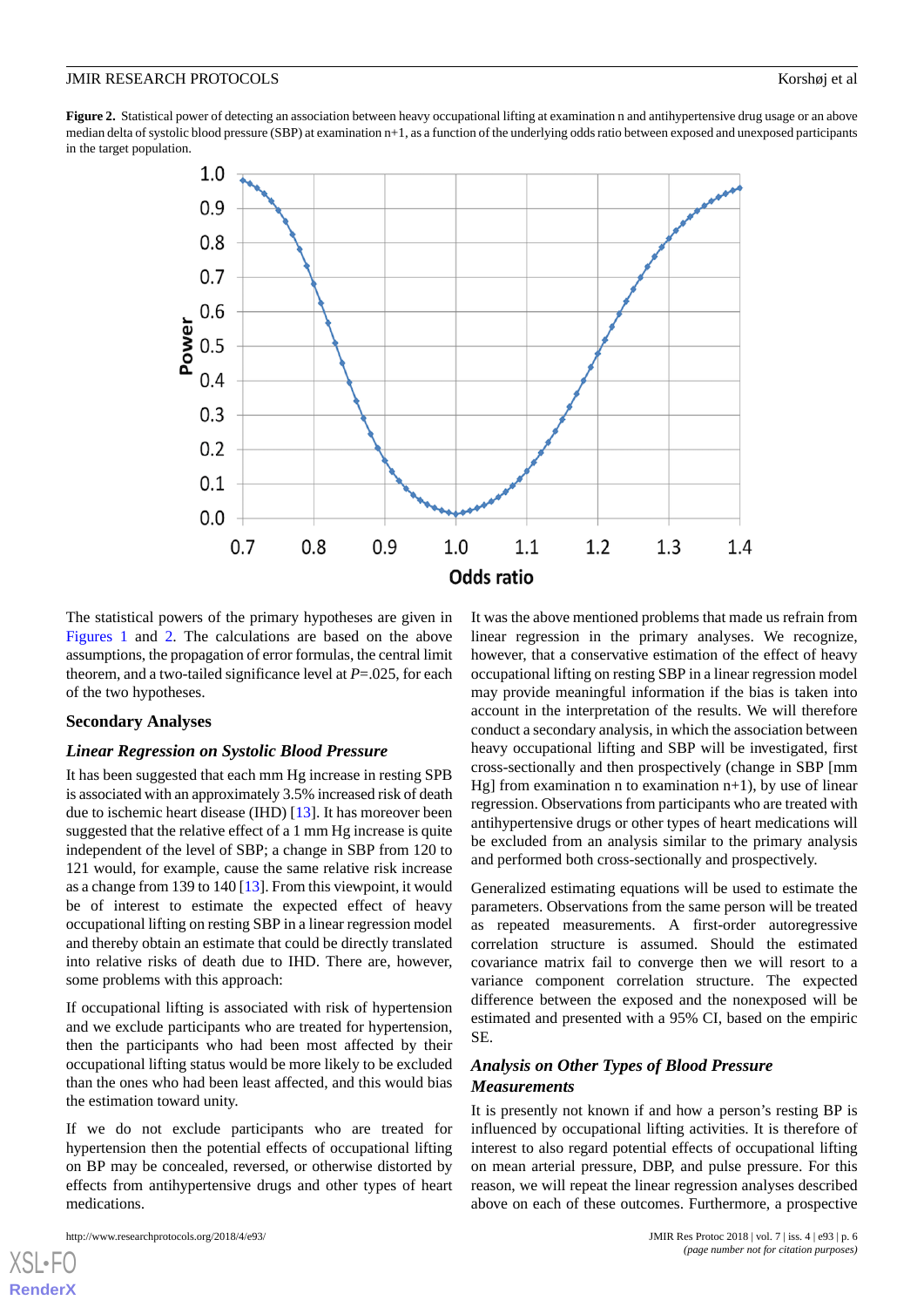analysis will be applied where the outcome will be classified as a DBP case, similar to the analysis aforementioned relating occupational lifting to the risk of becoming an SBP case. The DBP case will be defined by the shift from no use of antihypertensive drugs in examination n to use of antihypertensive drugs in examination n+1 or an above median delta value of DBP (DBP in examination n+1−DBP in examination n).

# *Sensitivity to Choice of Comparison Group*

According to our primary assessment of exposure, the exposed group would consist of participants whose work entailed heavy occupational lifting combined with walking, some handling of material, or heavy manual work. The comparison group would consist of the rest of the occupationally active participants, regardless of their type of occupational activity. We want to know how sensitive our analyses are to the choice of comparison group after adjustment for the included covariates. To shed

some light on this issue, we plan to perform an additional set of linear regressions on SBP. In these particular analyses, we will split the comparison group into three different subgroups and thereby create an exposure variable with 4 instead of 2 categories. The statistical models, covariates, and inclusion criteria will otherwise be the same as they are in our previously defined linear regression analyses. The results will be presented as outlined in [Table 6.](#page-6-0)

# *Sensitivity to the Definition of Hypertension*

In our primary cross-sectional analysis, we will define hypertension as the use of antihypertensive drugs or a measured consultation SBP ≥140 mm Hg or DBP ≥90 mm Hg  $[25]$  $[25]$ . We recognize, however, that the cut-points could have been defined differently, eg, SBP ≥160 mm Hg or DBP ≥100 mm Hg  $[25]$  $[25]$ ; SBP  $\geq$ 180 mm Hg or DBP  $\geq$ 110 mm Hg [[25](#page-12-8)[,26](#page-12-9)]; and SBP  $\geq$ 130 mm Hg or DBP  $\geq$ 80 mm Hg [\[27](#page-12-10)].

<span id="page-6-0"></span>**Table 6.** Dummy table for the reporting of results of linear regressions on systolic blood pressure (SBP) as a function of occupational physical activity.

| Occupational physical activity                                                  | Cross-sectional differences in SBP |                   |                          | Prospective differences in delta SBP |      |        |
|---------------------------------------------------------------------------------|------------------------------------|-------------------|--------------------------|--------------------------------------|------|--------|
|                                                                                 | $N^a$                              | Diff <sup>b</sup> | 95% CI                   | N                                    | Diff | 95% CI |
| Heavy lifting                                                                   |                                    | Ref <sup>c</sup>  | $\overline{\phantom{a}}$ |                                      | Ref  |        |
| Walking, some handling of material or heavy manual work but no heavy<br>lifting |                                    |                   |                          |                                      |      |        |
| Sitting or standing, some walking                                               |                                    |                   |                          |                                      |      |        |
| Predominantly sedentary work                                                    |                                    |                   |                          |                                      |      |        |

<sup>a</sup>Number of observations.

<sup>b</sup>Difference in mm Hg.

<sup>c</sup>Reference group.

We want to know whether the OR for hypertension as a function of heavy occupational lifting is sensitive to the definition of hypertension. We will therefore conduct two additional cross-sectional logistic regression analyses, which will be performed in the same way as the primary cross-sectional analysis but with the cut-points  $SBP \ge 160$  mm Hg or  $DBP \ge 100$ mm Hg and SBP ≥130 mm Hg or DBP ≥80 mm Hg instead of the traditional SBP  $\geq$ 140 mm Hg or DBP  $\geq$ 90 mm Hg.

# *Stratification by Age*

A potential effect of occupational exposures might be more pronounced among people who are likely to be occupationally active throughout the approximately 10-year period that passes between the baseline and follow-up examinations than it is among people who have fulfilled the requirements for old-age pension (65 years of age) or early retirement (60 years of age) at the time of the follow-up examination. It is therefore possible that this study is more relevant among participants who are younger than 50 years at baseline than it is among those who are 50 years or older. For this reason, we will perform a sensitivity analysis in which the sample is stratified by age at baseline  $(≥ vs < 50 years)$ . The outcome, statistical model, inclusion criteria, and covariates will otherwise be the same as they were in the primary prospective analysis.

# *Linear Regression on Systolic Blood Pressure Without Exclusion of Participants Treated With Antihypertensive Drugs*

As previously mentioned, we believe that any potential effect of occupational lifting on SBP may be concealed, reversed, or otherwise distorted by effects from antihypertensive drugs and other types of heart medications. It is, however, relevant to investigate the effect of the decision to exclude participants who were treated for antihypertensive drugs from sensitivity analysis 1 and, therefore, we will repeat the steps of that analysis, without the exclusion of medically treated participants.

# **Substudy on Cardiac Damage**

Data from the fourth and fifth examinations of the Copenhagen City Heart Study will be included for the cross-sectional and long-term associations between heavy occupational lifting and cardiac damage in a nested design. Early subclinical structural changes of the heart will be recognized by advanced echocardiographic analyses. We will compare participants exposed to heavy occupational lifting (cases) with matched participants who are not exposed to heavy occupational lifting (controls) both in the cross-sectional and longitudinal study. Controls will be matched on age and sex. Echocardiographic assessment will focus on early subclinical changes in cardiac structure primarily assessed by cardiac mass, indices of diastolic

[XSL](http://www.w3.org/Style/XSL)•FO **[RenderX](http://www.renderx.com/)**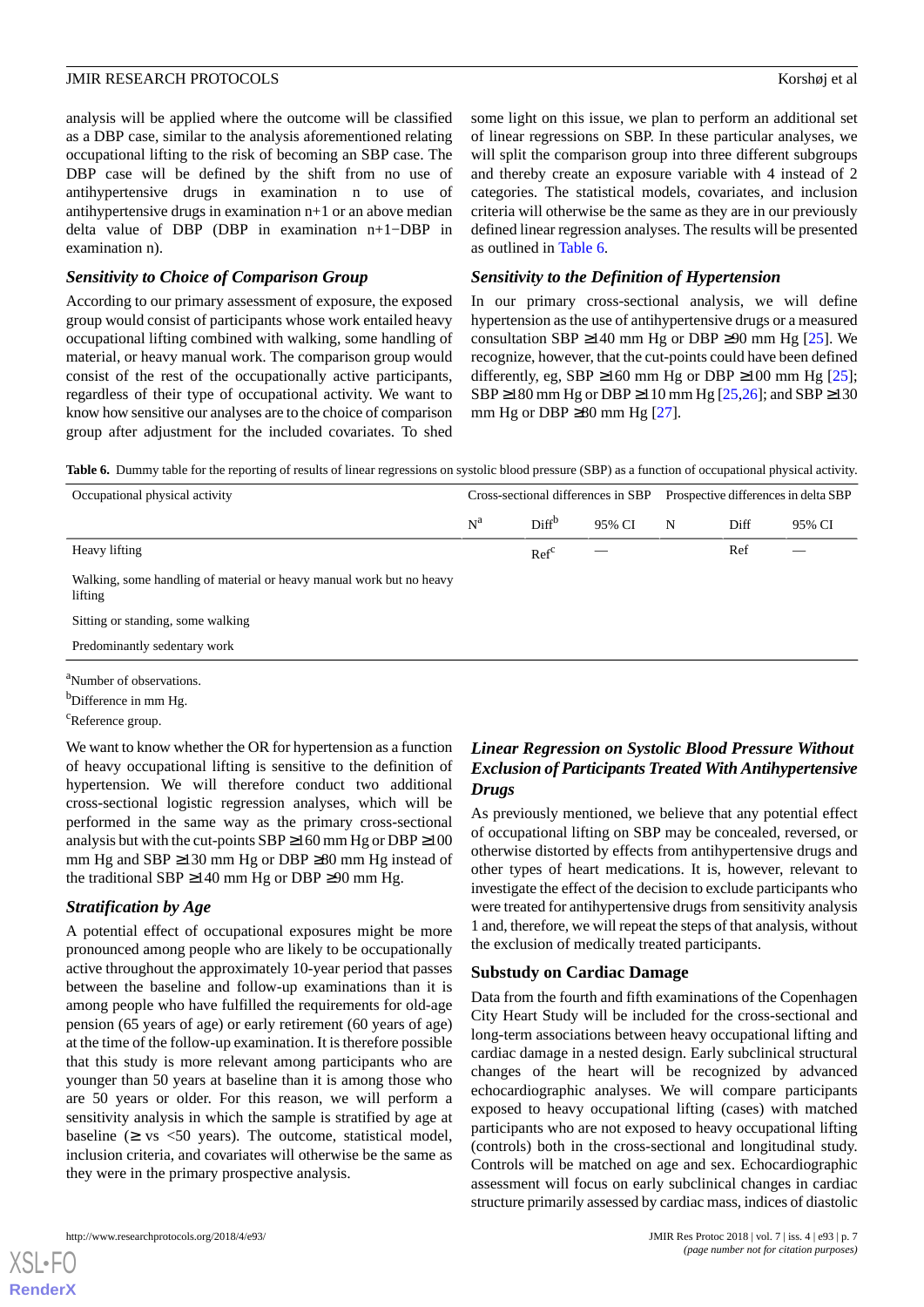function, and global strain assessments. Analyses will be adjusted for confounders, including hypertension, diabetes, and BMI. With 200 exposed and 200 unexposed participants included in the echocardiographic analyses, we will have 80% power to detect a between-group difference of 1 in global longitudinal strain (equal to 5% difference based on an expected mean of 20) with a significance level (alpha) of 1.25%. The choice of alpha is adjusted to allow for comparison over several parameters of subclinical structural changes.

# *Results*

# **Flow of Participants**

In the third examination in 1991-1994, 10,135 out of 16,560 (61.20%) participants attended; in the fourth examination in 2001-2003, 6237 out of 12,599 (49.50%) participants attended; and in the fifth examination in 2011-2015, 4550 out of 9765 (46.59%) participants attended. On the basis of the inclusion criteria of responding to the level of OPA, 5031 observations were excluded from examination 3; 2600 from examination 4; and 1621 from examination 5. Hence, the final populations for the cross-sectional and prospective analysis are assumed to include less than 7166 participants in the cross-sectional analysis and less than 1850 participants in the prospective analysis ([Figure 3\)](#page-8-0), due to the additional inclusion criteria of measured BP and use of antihypertensive drugs. The information on BP

and use of antihypertensive drugs will be provided after submission of this protocol paper.

# **Descriptive Information of the Included Population**

The population which will be included in the analysis will be set by the criteria for inclusion, described previously. Therefore, it is assumed that fewer participants will be included in the analysis than the amount of participants answering on the level of OPA, described in [Tables 7](#page-9-0) and [8](#page-10-0).

# **Differences in the Study Population**

Smaller numerical differences were observed between the participants answering on the level of OPA and the attending participants.

Cross-sectionally, the participants responding to the level of OPA were 9.8 years younger (mean age 49.0 years among the participants answering on the level of OPA and 58.8 years among the attending), had a higher level of education than the attending participants (13.87% [1619/11,670] participants responding to the level of OPA were noneducated and 20.69% [4328/20,922] among the attending), and a higher proportion of the participants responding to the level of OPA stated to be exposed to heavy occupational lifting (14.04% [1638/11,670] among the participants responding to the level of OPA and 8.48% [1774/20,922] among the attending participants).

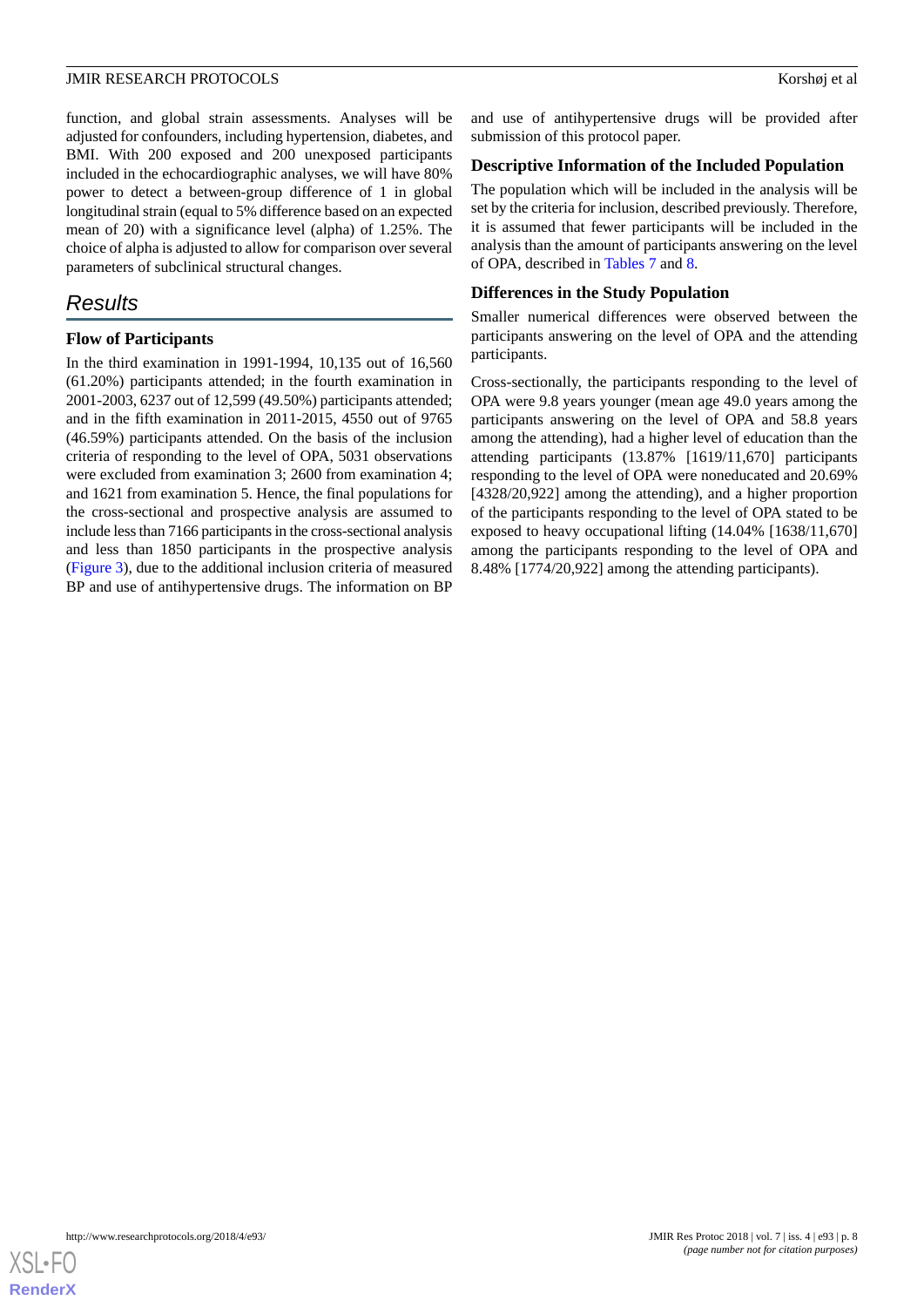# JMIR RESEARCH PROTOCOLS **Korshøj et al. 1996** Korshøj et al.

<span id="page-8-0"></span>**Figure 3.** Flow of the observations and participants in the third, fourth, and fifth examinations of the Copenhagen City Heart Study. OPA: occupational physical activity; obs: observation.



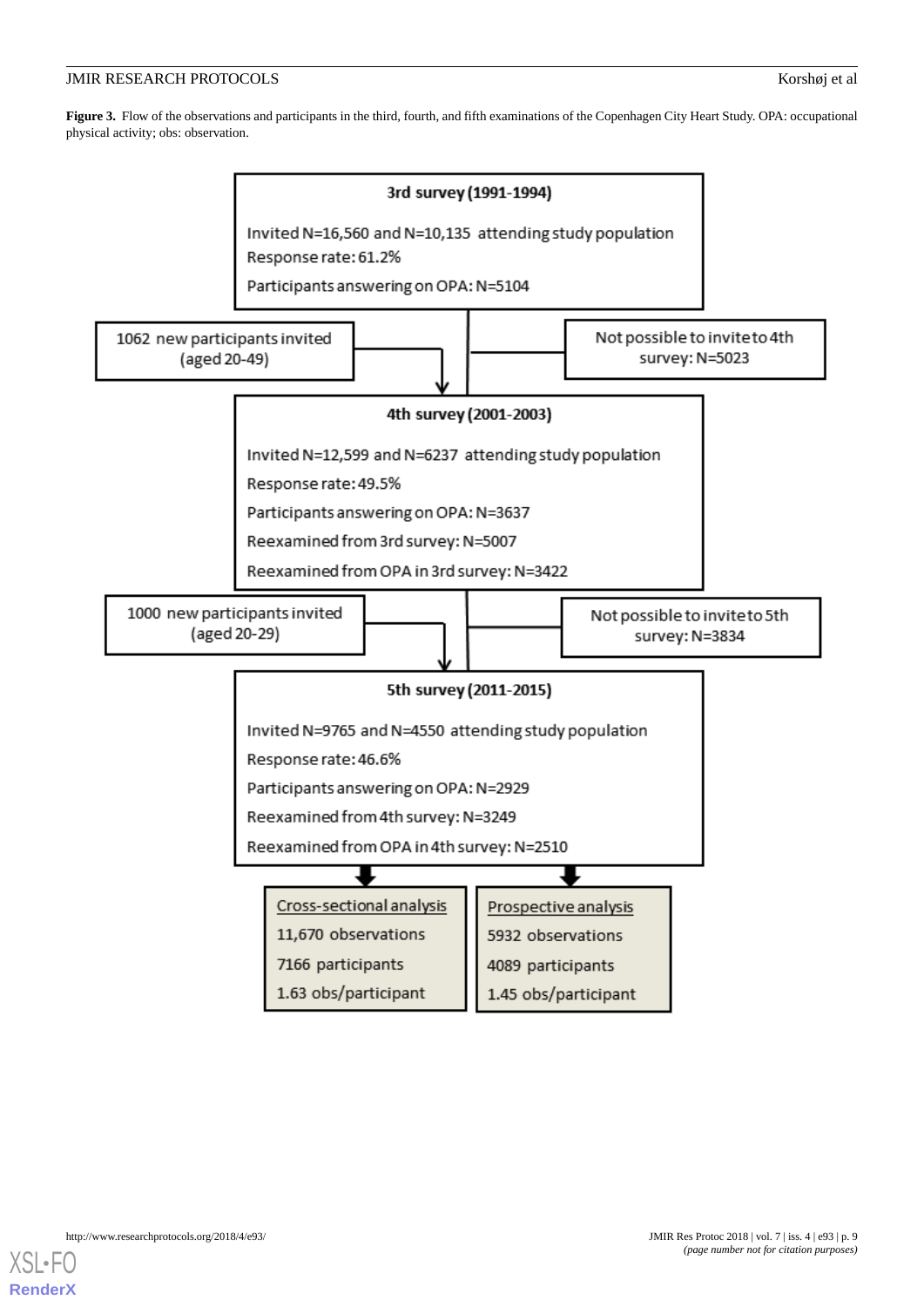<span id="page-9-0"></span>Table 7. Baseline characteristics of the participants responding to the level of occupational physical activity for the cross-sectional analysis; 11,670 observations on 7166 participants.

| Cross-sectional analysis                             | Mean (SD)   | $n$ (%)     | Range     |
|------------------------------------------------------|-------------|-------------|-----------|
| Age (years)                                          | 49.0 (13.8) |             | 20.3-99.7 |
| Sex (% female)                                       |             | 5330 (54.3) |           |
| Body mass index $(kg/m2)$                            | 25.2(4.3)   |             | 12.8-56.6 |
| Smoking (% current smokers)                          |             | 4292 (36.9) |           |
| <b>Education</b>                                     |             |             |           |
| Uneducated                                           |             | 1619(14.1)  |           |
| Low educated, $<$ 3 years                            |             | 1806 (15.7) |           |
| Vocational education, 1-3 years                      |             | 3123 (27.2) |           |
| Higher education, $>3$ years                         |             | 2103 (18.3) |           |
| Academic education                                   |             | 2837 (24.7) |           |
| Occupational physical activity                       |             |             |           |
| Predominantly sedentary                              |             | 4407 (37.8) |           |
| Sitting or standing, some walking                    |             | 4079 (35.0) |           |
| Walking, some handling of material                   |             | 2729 (23.4) |           |
| Heavy manual work                                    |             | 455(3.9)    |           |
| Occupational heavy lifting (% yes)                   |             | 1830 (15.7) |           |
| Vital exhaustion (sum, 0-17)                         | 3.0(3.5)    |             | $0 - 17$  |
| Cardiorespiratory fitness (% similar level as peers) |             | 6390 (54.8) |           |
| Observation per participant                          | 2.0(0.8)    |             | $1 - 3$   |

Prospectively, the participants answering on the level of OPA were 11.0 years younger (mean age 48.0 years among participants responding to the level of OPA and 59.0 years among the attending). The smokers were 2.31 percentage points higher (38.96% [2311/5932] of the participants responding to the level of OPA were current smokers and 36.65% [6930/18,908] among the attending); they had a higher level of education than the attending participants (12.39% [735/5932] of the participants responding to the level of OPA were noneducated and 19.76% [3737/18,908] among the attending). A higher proportion of the participants responding to the level of OPA stated to be exposed to heavy occupational lifting (17.52% [1039/5932] among the participants responding to the level of OPA and 8.34% [1576/18,908] among the attending participants), and a higher proportion of the participants responding to the level of OPA stated to have a level of cardiorespiratory fitness similar to their peers (57.67% [3421/5932] among the participants responding to the level of OPA and 45.57% [8617/18,908] among the attending).

These nonsignificant differences between the attending participants and participants responding to the level of OPA in the cross-sectional and prospective populations may affect the prevalence of hypertension. The younger age of the participants responding to the level of OPA as well as their higher proportion of being educated might lower the prevalence of hypertension among these participants compared with those attending [[28\]](#page-12-11). Conversely, may those participants responding to the level of OPA have a higher prevalence of hypertension due to their higher exposure to heavy occupational lifting than among the attending participants. In the prospective population, the small difference in proportion of participants stating to have a level of cardiorespiratory fitness similar to their peers, is not believed to affect the prevalence of hypertension, as the proportion of participants stating to have a higher level of cardiorespiratory fitness than their peers is similar among those participants responding to the level of OPA and those attending.

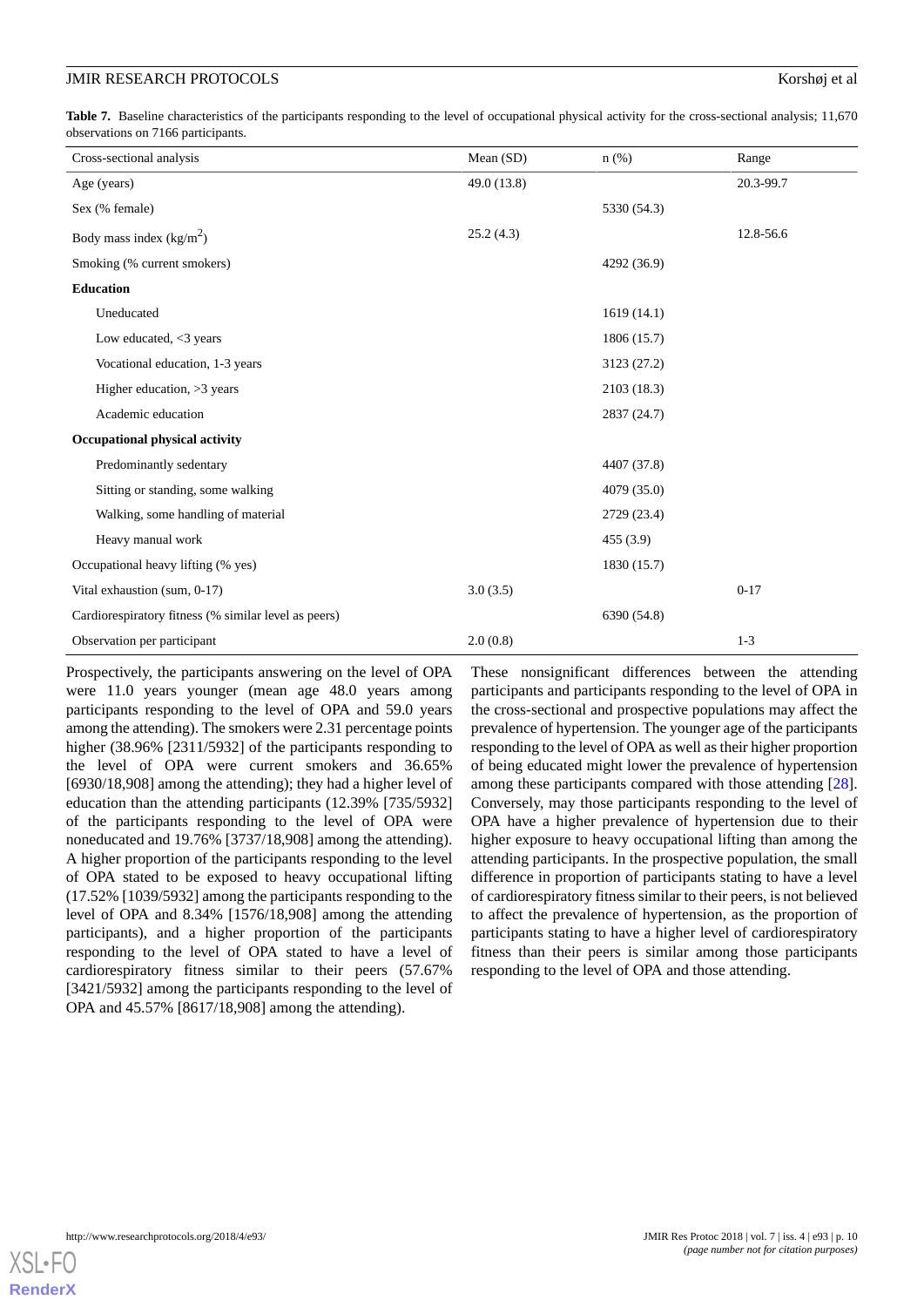<span id="page-10-0"></span>**Table 8.** Baseline characteristics of the participants responding to the level of occupational physical activity for the prospective analysis; 5932 observations on 4089 participants.

| Mean (SD)  | $n$ (%)     | Range     |
|------------|-------------|-----------|
| 48.0(11.8) |             | 20.3-84.3 |
|            | 3301 (55.7) |           |
| 25.0(4.0)  |             | 16.0-52.5 |
|            | 2311 (39.1) |           |
|            |             |           |
|            | 735 (12.6)  |           |
|            | 2142 (36.7) |           |
|            | 1983 (34.0) |           |
|            | 380(6.5)    |           |
|            | 590 (10.1)  |           |
|            |             |           |
|            | 2113 (35.6) |           |
|            | 2086 (35.2) |           |
|            | 1497(25.2)  |           |
|            | 234(3.9)    |           |
|            | 1039(17.5)  |           |
| 2.9(3.3)   |             | $0 - 17$  |
|            | 3421 (57.7) |           |
| 1.5(0.5)   |             | $1 - 2$   |
|            |             |           |

# *Discussion*

# **Study Protocol**

This study aims to contribute to the knowledge of risk for hypertension from heavy occupational lifting, and possibly thereby contribute to the prevention of cardiovascular disease by giving recommendations for participants exposed to heavy occupational lifting.

# **Methodological Challenges**

In the primary prospective analysis, the power would be insufficient if the outcome had been defined as hypertensive (yes or no). Therefore, we chose a case definition which included both hypertension and an above median increase in SBP of the study population from examination n to  $n+1$ . The proposed analyses have some limitations, such as the self-reported exposure to occupational lifting and level of cardiorespiratory fitness. Previous studies show that self-reported exposure to occupational lifting may be affected by recall bias [[29](#page-12-12)[,30](#page-12-13)]. Also the collection of BP only in consultation during rest is a limitation due to the lower prognostic value than obtained by monitoring of 24 hours BP or BP during sleep [[31](#page-12-14)[,32](#page-12-15)]. Furthermore, a previous study has shown occupational lifting to reduce the odds for having prolonged working hours [[33\]](#page-12-16); however, this is not possible to adjust for in this analysis due to the lack of information on amount of weekly working hours. It could also be speculated that the range and variety of the exposure to occupational lifting could be limited due to the Danish Working Environment

[XSL](http://www.w3.org/Style/XSL)•FO **[RenderX](http://www.renderx.com/)**

Authority guideline for occupational lifting [\[34](#page-12-17)], stating that carrying, lifting, pulling, and pushing of nonliving burdens below 3 kg are not classified as heavy lifting, and workers should not lift or carry burdens heavier than 20 kg.

Some of the strengths in the proposed analysis are the follow-up time of 8 to 10 years and the determination of hypertension based both on the use of prescription medicine and the resting BP in mm Hg. This limits the risk of classifying a participant as false negative (eg, using antihypertensives and therefore having a resting BP below the threshold). Another strength is the randomly selected study population.

# **Implications of the Proposed Analysis**

Since one-third of the workforce in Europe reports to carry or move heavy loads regularly during working hours (6th survey in Eurofound) and hypertension is a major risk factor for cardiovascular disease and mortality [1;2], a positive association between occupational lifting and risk for hypertension could reveal a potential for improved prevention for hypertension by reducing exposure to occupational lifting in the population. This could, for example, be achieved by using technical lifting devices and automatization of manual work tasks currently requiring heavy lifting. This is particularly the case because a positive association could be considered as a reflection of a physiological mechanism and therefore must be assumed to apply for the majority of humans exposed to occupational lifting. Conversely, a negative association would not be assumed as a reflection of a physiological mechanism before the negative association had been verified in populations not subject to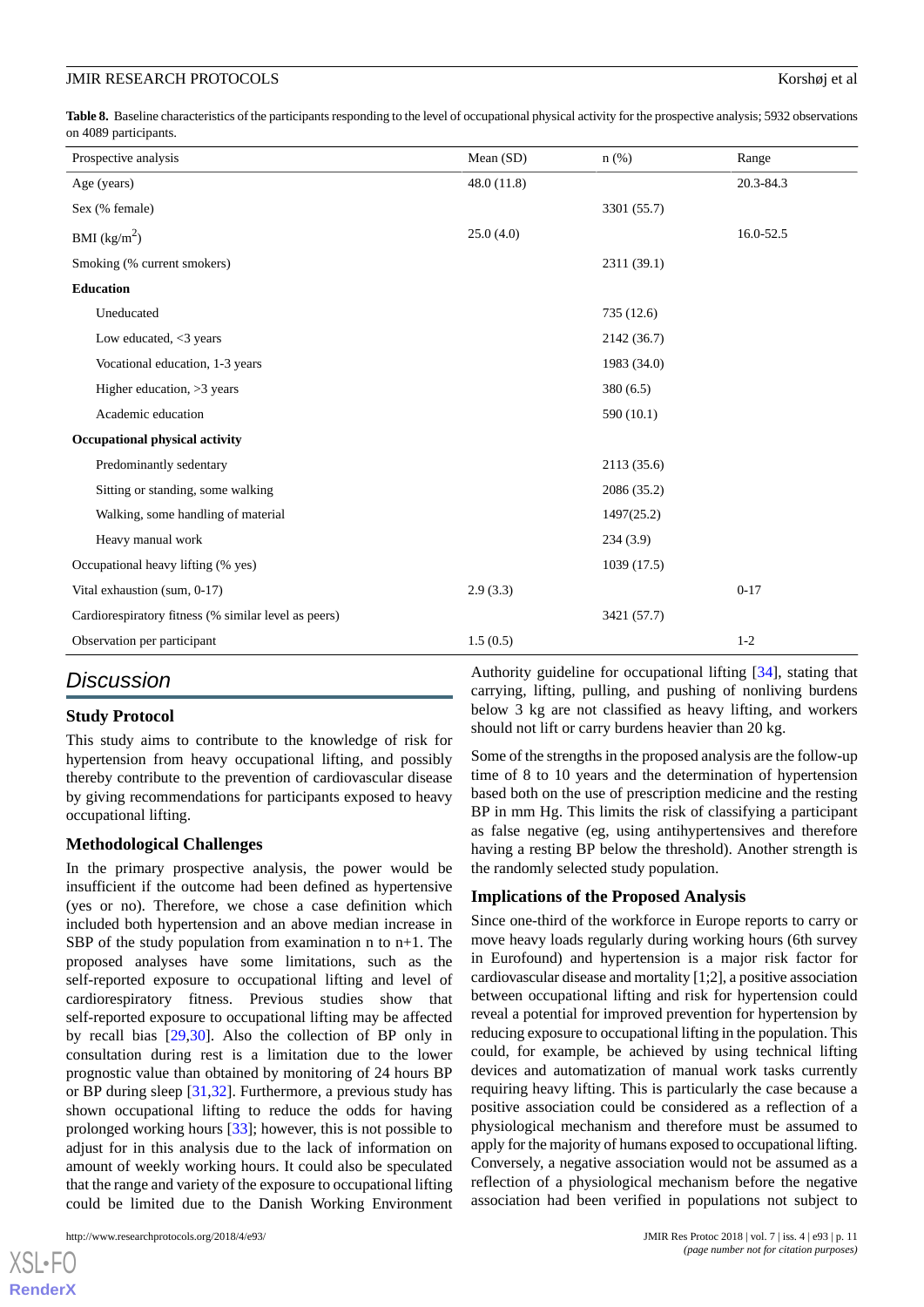restrictive regulations of occupational lifting, as employees in Denmark are. Moreover, a null finding would also propose a need for additional investigations of this association in populations with wider ranges of exposure to occupational lifting. Since these proposed analyses will be applied to a randomly selected adult population and is planned to be verified in another randomly selected adult Danish population, these results may be generalized to the Danish adult population engaged in work including occupational lifting.

# **Acknowledgments**

The project is funded by the Danish tax payers, via the Danish Work Environment Research Foundation, grant number 20150067515. The authors would also like to thank Niklas Krause for valuable discussions.

# **Conflicts of Interest**

None declared.

# <span id="page-11-0"></span>**References**

- <span id="page-11-1"></span>1. Olsen MH, Angell SY, Asma S, Boutouyrie P, Burger D, Chirinos JA, et al. A call to action and a lifecourse strategy to address the global burden of raised blood pressure on current and future generations: the Lancet Commission on hypertension. Lancet 2016 Dec 26;388(10060):2665-2712 [\[FREE Full text](http://www.thelancet.com/journals/lancet/article/PIIS0140-6736(16)31134-5/fulltext)] [doi: [10.1016/S0140-6736\(16\)31134-5](http://dx.doi.org/10.1016/S0140-6736(16)31134-5)] [Medline: [27671667\]](http://www.ncbi.nlm.nih.gov/entrez/query.fcgi?cmd=Retrieve&db=PubMed&list_uids=27671667&dopt=Abstract)
- <span id="page-11-2"></span>2. Antikainen RL, Moltchanov VA, Chukwuma C, Kuulasmaa KA, Marques-Vidal PM, Sans S, WHO MONICA Project. Trends in the prevalence, awareness, treatment and control of hypertension: the WHO MONICA Project. Eur J Cardiovasc Prev Rehabil 2006 Feb;13(1):13-29. [Medline: [16449860\]](http://www.ncbi.nlm.nih.gov/entrez/query.fcgi?cmd=Retrieve&db=PubMed&list_uids=16449860&dopt=Abstract)
- <span id="page-11-3"></span>3. Fransson E, De Faire U, Ahlbom A, Reuterwall C, Hallqvist J, Alfredsson L. The risk of acute myocardial infarction: interactions of types of physical activity. Epidemiology 2004;15(5):573-582 [\[FREE Full text\]](https://journals.lww.com/epidem/fulltext/2004/09000/The_Risk_of_Acute_Myocardial_Infarction_.15.aspx) [doi: [10.1097/01.ede.0000134865.74261.fe](http://dx.doi.org/10.1097/01.ede.0000134865.74261.fe)] [Medline: [15308957](http://www.ncbi.nlm.nih.gov/entrez/query.fcgi?cmd=Retrieve&db=PubMed&list_uids=15308957&dopt=Abstract)]
- <span id="page-11-5"></span><span id="page-11-4"></span>4. Petersen CB, Eriksen L, Tolstrup JS, Søgaard K, Grønbaek M, Holtermann A. Occupational heavy lifting and risk of ischemic heart disease and all-cause mortality. BMC Public Health 2012 Dec 11;12:1070 [[FREE Full text](https://bmcpublichealth.biomedcentral.com/articles/10.1186/1471-2458-12-1070)] [doi: [10.1186/1471-2458-12-1070\]](http://dx.doi.org/10.1186/1471-2458-12-1070) [Medline: [23231790\]](http://www.ncbi.nlm.nih.gov/entrez/query.fcgi?cmd=Retrieve&db=PubMed&list_uids=23231790&dopt=Abstract)
- 5. MacDougall JD, Tuxen D, Sale DG, Moroz JR, Sutton JR. Arterial blood pressure response to heavy resistance exercise. J Appl Physiol (1985) 1985 Mar;58(3):785-790 [[FREE Full text\]](http://www.physiology.org/doi/abs/10.1152/jappl.1985.58.3.785?url_ver=Z39.88-2003&rfr_id=ori:rid:crossref.org&rfr_dat=cr_pub%3dpubmed) [doi: [10.1152/jappl.1985.58.3.785\]](http://dx.doi.org/10.1152/jappl.1985.58.3.785) [Medline: [3980383](http://www.ncbi.nlm.nih.gov/entrez/query.fcgi?cmd=Retrieve&db=PubMed&list_uids=3980383&dopt=Abstract)]
- <span id="page-11-7"></span><span id="page-11-6"></span>6. Clays E, De Bacquer D, Van Herck K, De Backer G, Kittel F, Holtermann A. Occupational and leisure time physical activity in contrasting relation to ambulatory blood pressure. BMC Public Health 2012 Nov 20;12:1002 [[FREE Full text](https://bmcpublichealth.biomedcentral.com/articles/10.1186/1471-2458-12-1002)] [doi: [10.1186/1471-2458-12-1002\]](http://dx.doi.org/10.1186/1471-2458-12-1002) [Medline: [23164344\]](http://www.ncbi.nlm.nih.gov/entrez/query.fcgi?cmd=Retrieve&db=PubMed&list_uids=23164344&dopt=Abstract)
- 7. Hannerz H, Holtermann A. Ischaemic heart disease among workers in occupations associated with heavy lifting. Int J Occup Med Environ Health 2016;29(1):129-136 [\[FREE Full text\]](https://dx.doi.org/10.13075/ijomeh.1896.00472) [doi: [10.13075/ijomeh.1896.00472\]](http://dx.doi.org/10.13075/ijomeh.1896.00472) [Medline: [26489949\]](http://www.ncbi.nlm.nih.gov/entrez/query.fcgi?cmd=Retrieve&db=PubMed&list_uids=26489949&dopt=Abstract)
- <span id="page-11-8"></span>8. Williams M, Haskell W, Ades P, Amsterdam E, Bittner V, Franklin B. Resistance exercise in individuals with and without cardiovascular disease update: a scientific statement from the American Heart Association Council on Clinical Cardiology and Council on Nutrition, Physical Activity, and Metabolism. Circulation 2007;116(5):2007. [doi: [10.1161/CIRCULATIONAHA.107.185214\]](http://dx.doi.org/10.1161/CIRCULATIONAHA.107.185214) [Medline: [17638929\]](http://www.ncbi.nlm.nih.gov/entrez/query.fcgi?cmd=Retrieve&db=PubMed&list_uids=17638929&dopt=Abstract)
- <span id="page-11-10"></span><span id="page-11-9"></span>9. Cornelissen V, Fagard R, Coeckelberghs E, Vanhees L. Impact of resistance training on blood pressure and other cardiovascular risk factors: a meta-analysis of randomized, controlled trials. Hypertension 2011;58(5):950-958. [doi: [10.1161/HYPERTENSIONAHA.111.177071](http://dx.doi.org/10.1161/HYPERTENSIONAHA.111.177071)] [Medline: [21896934\]](http://www.ncbi.nlm.nih.gov/entrez/query.fcgi?cmd=Retrieve&db=PubMed&list_uids=21896934&dopt=Abstract)
- <span id="page-11-11"></span>10. The National Research Centre for the Working Environment. Copenhagen, Denmark; 2014 Jan 01. Work and Health URL: [http://www.arbejdsmiljoforskning.dk/da/arbejdsmiljoedata/arbejdsmiljoe-og-helbred-20/](http://www.arbejdsmiljoforskning.dk/da/arbejdsmiljoedata/arbejdsmiljoe-og-helbred-20/rapporten--danskernes-arbejdsmiljoe-2014) [rapporten--danskernes-arbejdsmiljoe-2014](http://www.arbejdsmiljoforskning.dk/da/arbejdsmiljoedata/arbejdsmiljoe-og-helbred-20/rapporten--danskernes-arbejdsmiljoe-2014) [accessed 2018-03-15] [\[WebCite Cache ID 6xvmy26wV](http://www.webcitation.org/

                                6xvmy26wV)]
- <span id="page-11-12"></span>11. Schnohr P. Physical activity in leisure time: impact on mortality. Risks and benefits. Dan Med Bull 2009 Feb;56(1):40-71. [Medline: [19232166](http://www.ncbi.nlm.nih.gov/entrez/query.fcgi?cmd=Retrieve&db=PubMed&list_uids=19232166&dopt=Abstract)]
- <span id="page-11-13"></span>12. Landis JR, Koch GG. The measurement of observer agreement for categorical data. Biometrics 1977 Mar;33(1):159-174. [Medline: [843571](http://www.ncbi.nlm.nih.gov/entrez/query.fcgi?cmd=Retrieve&db=PubMed&list_uids=843571&dopt=Abstract)]
- <span id="page-11-14"></span>13. Lewington S, Clarke R, Qizilbash N, Peto R, Collins R. Age-specific relevance of usual blood pressure to vascular mortality: a meta-analysis of individual data for one million adults in 61 prospective studies. Lancet 2002;360(9349):1903-1913 [[FREE Full text](http://www.thelancet.com/journals/lancet/article/PIIS0140-6736(02)11911-8/fulltext)] [doi: [10.1016/S0140-6736\(02\)11911-8\]](http://dx.doi.org/10.1016/S0140-6736(02)11911-8) [Medline: [12493255](http://www.ncbi.nlm.nih.gov/entrez/query.fcgi?cmd=Retrieve&db=PubMed&list_uids=12493255&dopt=Abstract)]
- <span id="page-11-15"></span>14. Doumas M, Papademetriou V, Faselis C, Kokkinos P. Gender differences in hypertension: myths and reality. Curr Hypertens Rep 2013 Aug;15(4):321-330. [doi: [10.1007/s11906-013-0359-y\]](http://dx.doi.org/10.1007/s11906-013-0359-y) [Medline: [23749317\]](http://www.ncbi.nlm.nih.gov/entrez/query.fcgi?cmd=Retrieve&db=PubMed&list_uids=23749317&dopt=Abstract)
- 15. Quan H, Chen G, Walker RL, Wielgosz A, Dai S, Tu K, Hypertension Outcome and Surveillance Team. Incidence, cardiovascular complications and mortality of hypertension by sex and ethnicity. Heart 2013 May;99(10):715-721. [doi: [10.1136/heartjnl-2012-303152](http://dx.doi.org/10.1136/heartjnl-2012-303152)] [Medline: [23403406\]](http://www.ncbi.nlm.nih.gov/entrez/query.fcgi?cmd=Retrieve&db=PubMed&list_uids=23403406&dopt=Abstract)
- 16. Kronborg CN, Hallas J, Jacobsen IA. Prevalence, awareness, and control of arterial hypertension in Denmark. J Am Soc Hypertens 2009;3(1):19-24.e2. [doi: [10.1016/j.jash.2008.08.001](http://dx.doi.org/10.1016/j.jash.2008.08.001)] [Medline: [20409941\]](http://www.ncbi.nlm.nih.gov/entrez/query.fcgi?cmd=Retrieve&db=PubMed&list_uids=20409941&dopt=Abstract)

[XSL](http://www.w3.org/Style/XSL)•FO **[RenderX](http://www.renderx.com/)**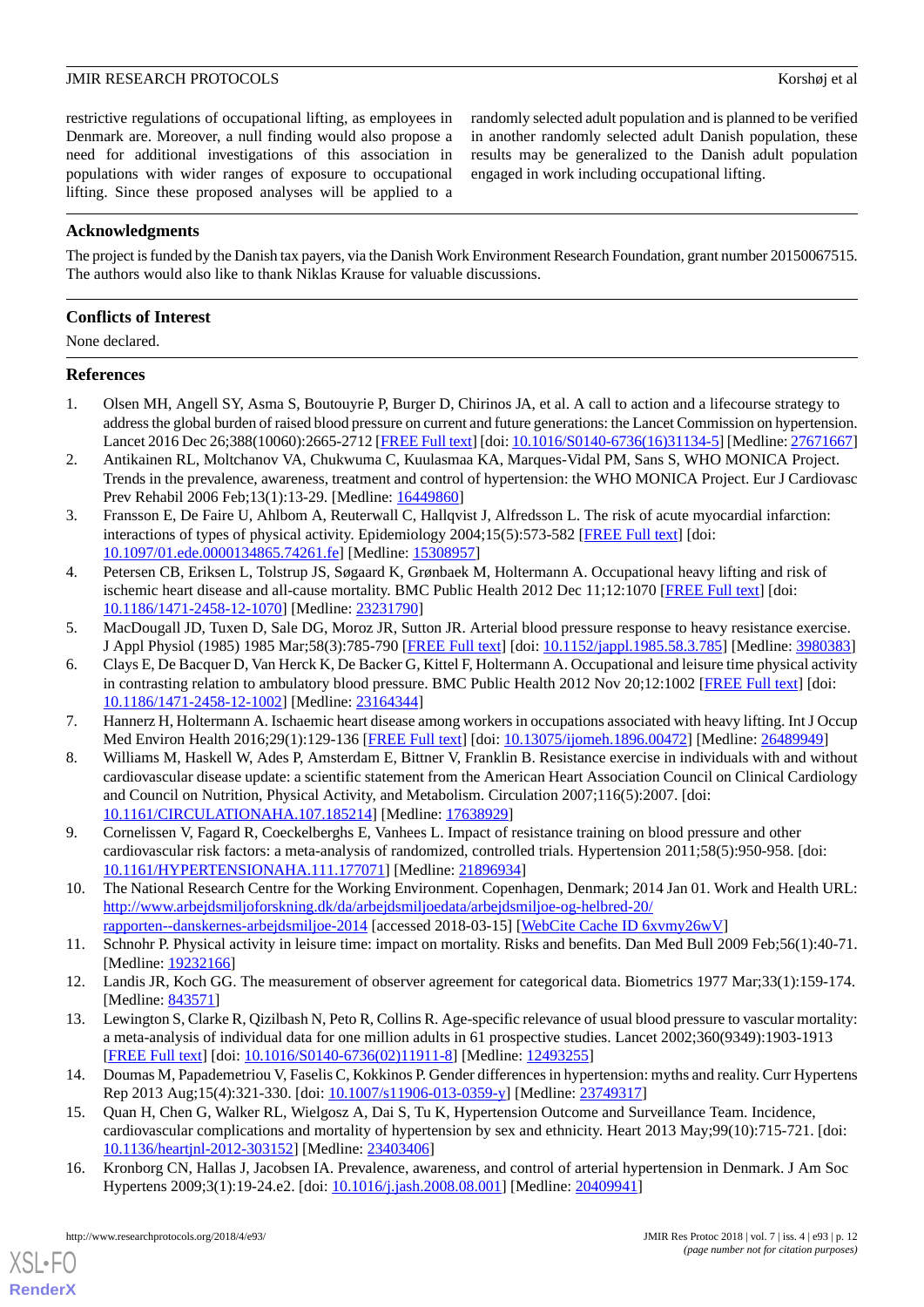- <span id="page-12-0"></span>17. Papathanasiou G, Zerva E, Zacharis I, Papandreou M, Papageorgiou E, Tzima C, et al. Association of high blood pressure with body mass index, smoking and physical activity in healthy young adults. Open Cardiovasc Med J 2015;9:5-17 [\[FREE](http://europepmc.org/abstract/MED/25834651) [Full text\]](http://europepmc.org/abstract/MED/25834651) [doi: [10.2174/1874192401509010005\]](http://dx.doi.org/10.2174/1874192401509010005) [Medline: [25834651](http://www.ncbi.nlm.nih.gov/entrez/query.fcgi?cmd=Retrieve&db=PubMed&list_uids=25834651&dopt=Abstract)]
- <span id="page-12-2"></span><span id="page-12-1"></span>18. Chen J, Das S, Barlow CE, Grundy S, Lakoski SG. Fitness, fatness, and systolic blood pressure: data from the Cooper Center Longitudinal Study. Am Heart J 2010 Jul;160(1):166-170. [doi: [10.1016/j.ahj.2010.04.014\]](http://dx.doi.org/10.1016/j.ahj.2010.04.014) [Medline: [20598988](http://www.ncbi.nlm.nih.gov/entrez/query.fcgi?cmd=Retrieve&db=PubMed&list_uids=20598988&dopt=Abstract)]
- 19. Saladini F, Benetti E, Fania C, Mos L, Casiglia E, Palatini P. Effects of smoking on central blood pressure and pressure amplification in hypertension of the young. Vasc Med 2016;21(5):422-428 [[FREE Full text](http://journals.sagepub.com/doi/abs/10.1177/1358863X16647509?url_ver=Z39.88-2003&rfr_id=ori%3Arid%3Acrossref.org&rfr_dat=cr_pub%3Dpubmed&)] [doi: [10.1177/1358863X16647509](http://dx.doi.org/10.1177/1358863X16647509)] [Medline: [27197683\]](http://www.ncbi.nlm.nih.gov/entrez/query.fcgi?cmd=Retrieve&db=PubMed&list_uids=27197683&dopt=Abstract)
- <span id="page-12-4"></span><span id="page-12-3"></span>20. Dochi M, Sakata K, Oishi M, Tanaka K, Kobayashi E, Suwazono Y. Smoking as an independent risk factor for hypertension: a 14-year longitudinal study in male Japanese workers. Tohoku J Exp Med 2009;217(1):37-43 [[FREE Full text](https://www.jstage.jst.go.jp/article/tjem/217/1/217_1_37/_article)] [doi: [10.1620/tjem.217.37\]](http://dx.doi.org/10.1620/tjem.217.37) [Medline: [19155606](http://www.ncbi.nlm.nih.gov/entrez/query.fcgi?cmd=Retrieve&db=PubMed&list_uids=19155606&dopt=Abstract)]
- <span id="page-12-5"></span>21. Tang K, Rashid R, Godley J, Ghali W. Association between subjective social status and cardiovascular disease and cardiovascular risk factors: a systematic review and meta-analysis. BMJ Open 2016;6(3):e010137 [\[FREE Full text\]](http://bmjopen.bmj.com/content/6/3/e010137.long) [doi: [10.1136/bmjopen-2015-010137\]](http://dx.doi.org/10.1136/bmjopen-2015-010137) [Medline: [26993622](http://www.ncbi.nlm.nih.gov/entrez/query.fcgi?cmd=Retrieve&db=PubMed&list_uids=26993622&dopt=Abstract)]
- <span id="page-12-6"></span>22. Appels A. Mental precursors of myocardial infarction. Br J Psychiatry 1990 Apr;156:465-471. [Medline: [1974819](http://www.ncbi.nlm.nih.gov/entrez/query.fcgi?cmd=Retrieve&db=PubMed&list_uids=1974819&dopt=Abstract)]
- <span id="page-12-7"></span>23. Prescott E, Holst C, Grønbaek M, Schnohr P, Jensen G, Barefoot J. Vital exhaustion as a risk factor for ischaemic heart disease and all-cause mortality in a community sample. A prospective study of 4084 men and 5479 women in the Copenhagen City Heart Study. Int J Epidemiol 2003 Dec;32(6):990-997. [Medline: [14681262\]](http://www.ncbi.nlm.nih.gov/entrez/query.fcgi?cmd=Retrieve&db=PubMed&list_uids=14681262&dopt=Abstract)
- <span id="page-12-8"></span>24. Cornelissen V, Smart N. Exercise training for blood pressure: a systematic review and meta-analysis. J Am Heart Assoc 2013;2(1):e004473 [\[FREE Full text](http://jaha.ahajournals.org/content/2/1/e004473.long)] [doi: [10.1161/JAHA.112.004473\]](http://dx.doi.org/10.1161/JAHA.112.004473) [Medline: [23525435\]](http://www.ncbi.nlm.nih.gov/entrez/query.fcgi?cmd=Retrieve&db=PubMed&list_uids=23525435&dopt=Abstract)
- <span id="page-12-9"></span>25. Mancia G, Fagard R, Narkiewicz K, Redon J, Zanchetti A, Böhm M, Task Force for the Management of Arterial Hypertension of the European Society of Hypertension and the European Society of Cardiology. 2013 ESH/ESC practice guidelines for the management of arterial hypertension. Blood Press 2014 Feb;23(1):3-16. [doi: [10.3109/08037051.2014.868629\]](http://dx.doi.org/10.3109/08037051.2014.868629) [Medline: [24359485](http://www.ncbi.nlm.nih.gov/entrez/query.fcgi?cmd=Retrieve&db=PubMed&list_uids=24359485&dopt=Abstract)]
- <span id="page-12-10"></span>26. Leung AA, Nerenberg K, Daskalopoulou SS, McBrien K, Zarnke KB, Dasgupta K, CHEP Guidelines Task Force. Hypertension Canada's 2016 Canadian Hypertension Education Program guidelines for blood pressure measurement, diagnosis, assessment of risk, prevention, and treatment of hypertension. Can J Cardiol 2016 Dec;32(5):569-588. [doi: [10.1016/j.cjca.2016.02.066\]](http://dx.doi.org/10.1016/j.cjca.2016.02.066) [Medline: [27118291\]](http://www.ncbi.nlm.nih.gov/entrez/query.fcgi?cmd=Retrieve&db=PubMed&list_uids=27118291&dopt=Abstract)
- <span id="page-12-11"></span>27. Whelton P, Carey R, Aronow W, Casey Jr DJ, Collins K, Dennison H, et al. 2017 ACC/AHA/AAPA/ABC/ACPM/AGS/APhA/ASH/ASPC/NMA/PCNA Guideline for the prevention, detection, evaluation, and management of high blood pressure in adults: a report of the American College of Cardiology/American Heart Association Task Force on clinical practice guidelines. J Am Coll Cardiol 2017 Nov 07 Epub ahead of print(forthcoming). [doi: [10.1016/j.jacc.2017.11.006\]](http://dx.doi.org/10.1016/j.jacc.2017.11.006) [Medline: [29146535\]](http://www.ncbi.nlm.nih.gov/entrez/query.fcgi?cmd=Retrieve&db=PubMed&list_uids=29146535&dopt=Abstract)
- <span id="page-12-12"></span>28. Wen W, Luo R, Tang X, Tang L, Huang HX, Wen X, et al. Age-related progression of arterial stiffness and its elevated positive association with blood pressure in healthy people. Atherosclerosis 2015 Jan;238(1):147-152. [doi: [10.1016/j.atherosclerosis.2014.10.089](http://dx.doi.org/10.1016/j.atherosclerosis.2014.10.089)] [Medline: [25485738\]](http://www.ncbi.nlm.nih.gov/entrez/query.fcgi?cmd=Retrieve&db=PubMed&list_uids=25485738&dopt=Abstract)
- <span id="page-12-14"></span><span id="page-12-13"></span>29. Fransson E, Knutsson A, Westerholm P, Alfredsson L. Indications of recall bias found in a retrospective study of physical activity and myocardial infarction. J Clin Epidemiol 2008 Aug;61(8):840-847. [doi: [10.1016/j.jclinepi.2007.09.004\]](http://dx.doi.org/10.1016/j.jclinepi.2007.09.004) [Medline: [18359191](http://www.ncbi.nlm.nih.gov/entrez/query.fcgi?cmd=Retrieve&db=PubMed&list_uids=18359191&dopt=Abstract)]
- <span id="page-12-15"></span>30. Stock SR, Fernandes R, Delisle A, Vézina N. Reproducibility and validity of workers' self-reports of physical work demands. Scand J Work Environ Health 2005 Dec;31(6):409-437 [[FREE Full text](http://www.sjweh.fi/show_abstract.php?abstract_id=947)] [Medline: [16425584\]](http://www.ncbi.nlm.nih.gov/entrez/query.fcgi?cmd=Retrieve&db=PubMed&list_uids=16425584&dopt=Abstract)
- <span id="page-12-16"></span>31. Hansen TW, Thijs L, Li Y, Boggia J, Kikuya M, Björklund-Bodegård K, International Database on Ambulatory Blood Pressure in Relation to Cardiovascular Outcomes Investigators. Prognostic value of reading-to-reading blood pressure variability over 24 hours in 8938 subjects from 11 populations. Hypertension 2010 Apr;55(4):1049-1057 [\[FREE Full text](http://hyper.ahajournals.org/cgi/pmidlookup?view=long&pmid=20212270)] [doi: [10.1161/HYPERTENSIONAHA.109.140798\]](http://dx.doi.org/10.1161/HYPERTENSIONAHA.109.140798) [Medline: [20212270](http://www.ncbi.nlm.nih.gov/entrez/query.fcgi?cmd=Retrieve&db=PubMed&list_uids=20212270&dopt=Abstract)]
- <span id="page-12-17"></span>32. Hermida RC, Ayala DE, Fernández JR, Mojón A. Sleep-time blood pressure: prognostic value and relevance as a therapeutic target for cardiovascular risk reduction. Chronobiol Int 2013 Mar;30(1-2):68-86. [doi: [10.3109/07420528.2012.702581\]](http://dx.doi.org/10.3109/07420528.2012.702581) [Medline: [23181592](http://www.ncbi.nlm.nih.gov/entrez/query.fcgi?cmd=Retrieve&db=PubMed&list_uids=23181592&dopt=Abstract)]
- 33. Hannerz H, Holtermann A. Heavy lifting at work and risk of ischemic heart disease: protocol for a register-based prospective cohort study. JMIR Res Protoc 2014 Aug 20;3(3):e45 [[FREE Full text](http://www.researchprotocols.org/2014/3/e45/)] [doi: [10.2196/resprot.3270\]](http://dx.doi.org/10.2196/resprot.3270) [Medline: [25164612\]](http://www.ncbi.nlm.nih.gov/entrez/query.fcgi?cmd=Retrieve&db=PubMed&list_uids=25164612&dopt=Abstract)
- 34. Danish Working Environment Authority. Lift, drag and push URL: [https://arbejdstilsynet.dk/da/regler/at-vejledninger/l/](https://arbejdstilsynet.dk/da/regler/at-vejledninger/l/d-3-1-loft-traek-og-skub) [d-3-1-loft-traek-og-skub](https://arbejdstilsynet.dk/da/regler/at-vejledninger/l/d-3-1-loft-traek-og-skub) [accessed 2018-03-30] [\[WebCite Cache ID 6yIYdsqoX\]](http://www.webcitation.org/

                                6yIYdsqoX)

# **Abbreviations**

[XSL](http://www.w3.org/Style/XSL)•FO **[RenderX](http://www.renderx.com/)**

**BMI:** body mass index **BP:** blood pressure **DBP:** diastolic blood pressure **IHD:** ischemic heart disease